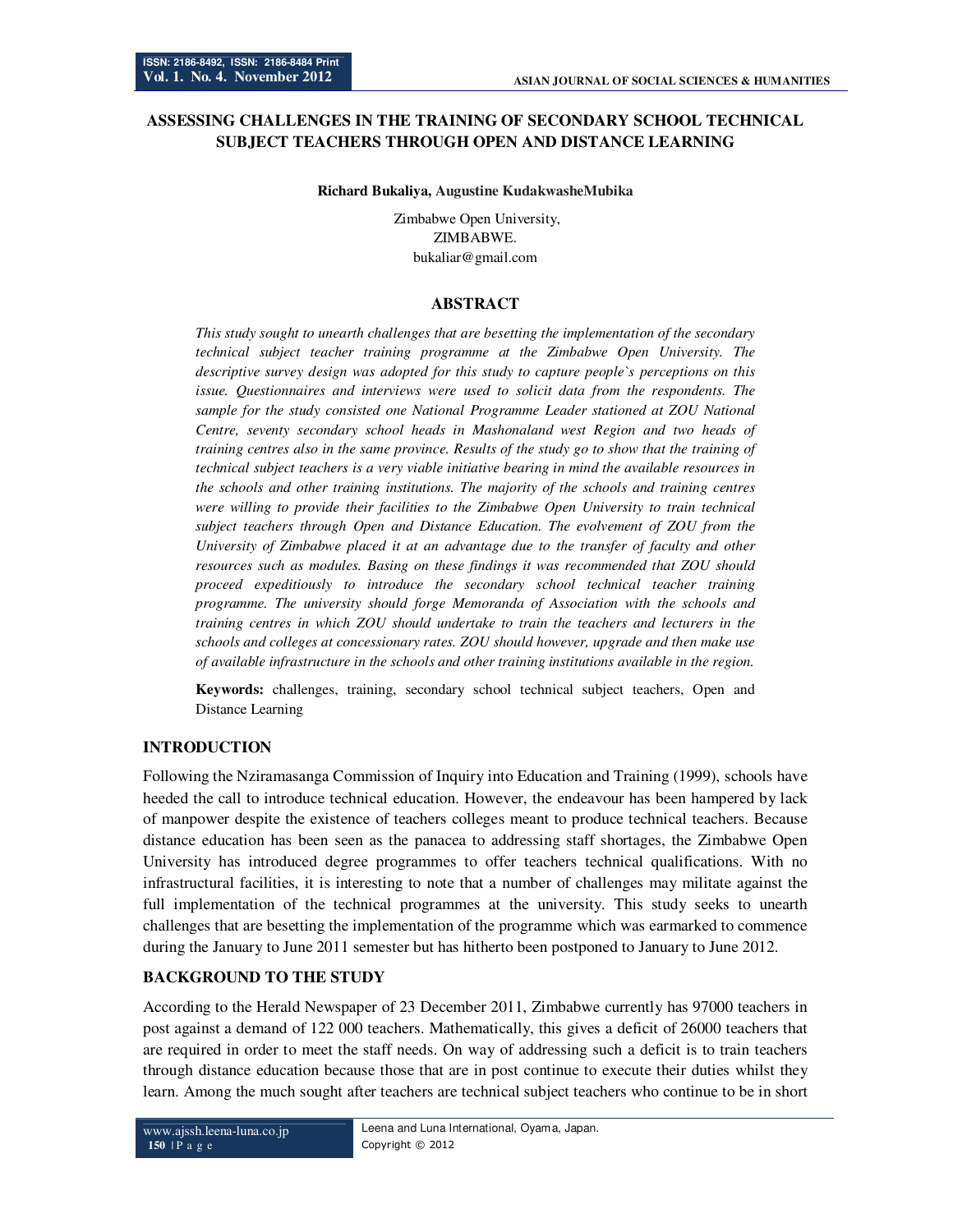supply as evidenced by their being conspicuous in the country`s secondary schools were the implementation of technical subjects has been hindered by staff shortages. Distance teacher education in Zimbabwe has however, tended to address shortfalls in general primary teacher education training especially were the curricula for the teachers was generally academic. The Zimbabwe Integrated Teacher Education Course (ZINTEC) is one such initiative that was meant to address teacher shortages through distance education.

With the intention of making provision for the technical subject teachers, the Zimbabwe Open University (ZOU), an Open and Distance Learning (ODL) institution, has offered teachers the opportunity to study at their workplaces through distance education. It is the Faculty of Arts and Education, Department of Teacher Development that has come up with the innovation that is meant to address the shortages of technical subject teachers in Zimbabwe. For a start, the department intends to introduce the Bachelor of Education Technical (Metal Technology), Bachelor of Education Technical (Wood Technology), Bachelor of Education Technical (Home Economics) and Bachelor of Education Technical (Building Studies). Thereafter the different Master`s programmes for the various disciplines will follow. However, with the launch of the degree programme being postponed several times, it this view, the current study, sought to establish the challenges confronting the launch as well as those that are likely to impede the smooth implementation of the technical teacher training programme through distance education in Zimbabwe, particularly at the Zimbabwe Open University.

## **STATEMENT OF THE PROBLEM**

Distance education is believed by many to hold promise in addressing critical problems facing skills development at present, namely a lack of qualified instructors, the need to greatly increase the delivery of skills training on a wide scale, and the need to deliver training at much lower unit costs owing to constraints on financing (Stevens, 2001). However, that being the case, there are challenges militating against this noble innovation. The question the present study seeks to answer, therefore, is: What are the challenges confronting the training of technical subject teachers through distance education?

## **RESEARCH QUESTIONS**

The present study sought to establish the challenges impeding the successful training of technical subject teachers through distance education. In order to answer the main research question, the following sub-questions needed to be answered:

- 1. Are resources available for the training of technical subject teachers through distance education?
- 2. What are the stakeholders` perceptions of training technical subject teachers through ODL?
- 3. What is the level of ICT accessibility and availability in schools and tertiary institutions for use in the training of technical subject teachers through Open and Distance learning?
- 4. What is the effect of the developmental process of ODL institutions evolving from traditional institutions on the training of technical subject teachers through ODL?

# **LITERATURE REVIEW**

## **Availability of skilled manpower to train the teachers through ODL**

Hiring higher education faculty in technical education has been more problematic than in many other fields. The fields of technology education and vocational education are cited by Castle & Arends (2000) as having a lower than average number of applicants per position, with vocational education also showing a much higher than average failure rate (75%) for searches. Brown (2002), notes that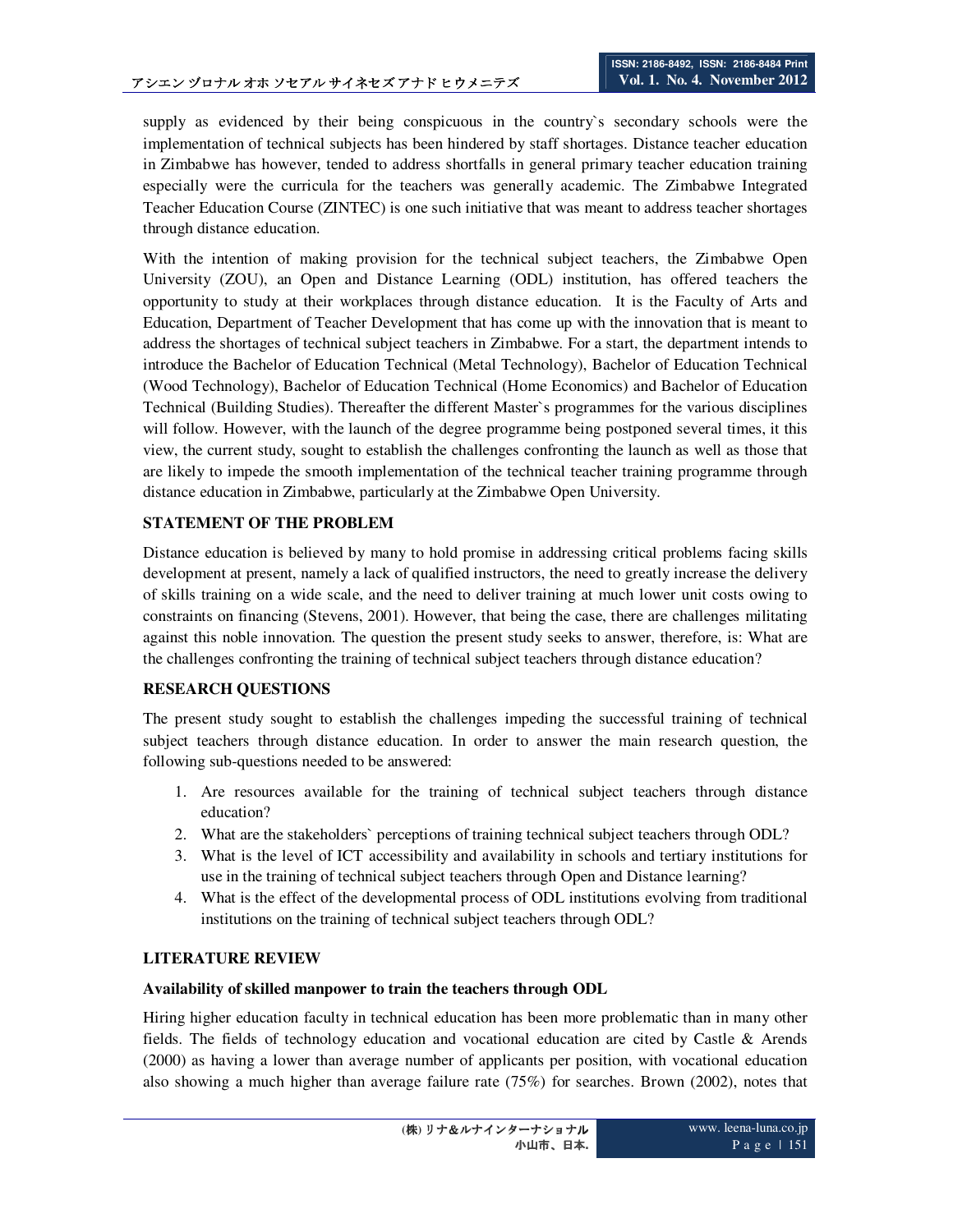there is a very low success search rate for faculty with technical qualifications to fill positions in technical education institutions.

#### **Stakeholder Attitudes**

Distance educators still must confront a traditional misconception that distance learning is an inappropriate methodology for imparting vocational and technical skills. Still, distance education is generally regarded as most appropriate for post-secondary technical level studies rather than manual skills at the vocational level (Stevens, 2001).Distance learning is often seen as a threat to many instructors and faculty involved in more traditional education. Fear of technological change and job loss can present significant barriers to implementation. Distance learning can often entail a shift in job function and professional development of faculty, instructors, and support staff to enable them to support new models of delivery is critical. In Zimbabwe, currently odds appear to be tilting against distance education institutions particularly ZOU. There is bad blood between ZOU and competitors from conventional institutions that feel they have lost clients significantly to ZOU, hence some programmes at the ZOU are being mysteriously suspended by ZIMCHE, the Higher Education watchdog which seems to favour the conventional institution over ODL.

### **ICT Access and Availability in Schools and Tertiary Institutions**

There is, at present, highly inequitable access to information and telecommunications technologies between the developed and developing worlds and even within the more advanced economies (Stevens, 2001). The potential of distance education to expand access to training will be increasingly predicated upon finding ways to democratise access to technology. A research by Bukaliya and Mubika (2011) revealed that another setback in ICT is that many educationists are still not fully ICT literate and do not use it in the instructional process. Studies by Ya'acob, Nor and Azman (2005) and So and Swatman (2006) also established that there is still a long way to go before schools can embrace modern technology. Countries of the Sub Sahara will need also to address challenges that are more specific to the region in their efforts to expand distance learning-based technical education. Technology has also changed the face of education. Advances in telecommunications technology has opened up the possibility of personal and group interaction in distance education (Galusha, 2008). According to Stevens (2001), the current levels of infrastructure and access in most countries of Sub-Saharan Africa are poor relative to nearly all other regions of the world. This lack of basic infrastructure limits, at least for the present, the options for distance delivery models.

Furthermore, Jeffries (2002) cited in Bukaliya and Dzimano (2011) acknowledges that educators are a key element in establishing the use of ICT in education and teacher education but many teacher educators themselves lack skills and training in the use of ICT or the equipment to apply and develop their knowledge and skills, once gained. This could, therefore, may militate against the training of technical subject teachers bearing in that ODL in the majority of institutions relies heavily on ICT.

### **Distance Education Development Process and Access to Infrastructure**

Research elsewhere shows distance education has relied on conventional institutions for its initial development. Stevens (2001) argues that there is need to acquire instructional content at first from other institutions during the initial stages of implementation. This has been the same at the ZOU which was a result of the transformation of the Centre for Distance Education at the University of Zimbabwe. Developing and sustaining distance learning systems will require investment in new skills and knowledge for learners, technical support staff, teachers and instructors, administrators, and policy and decision makers (Stevens, 2001).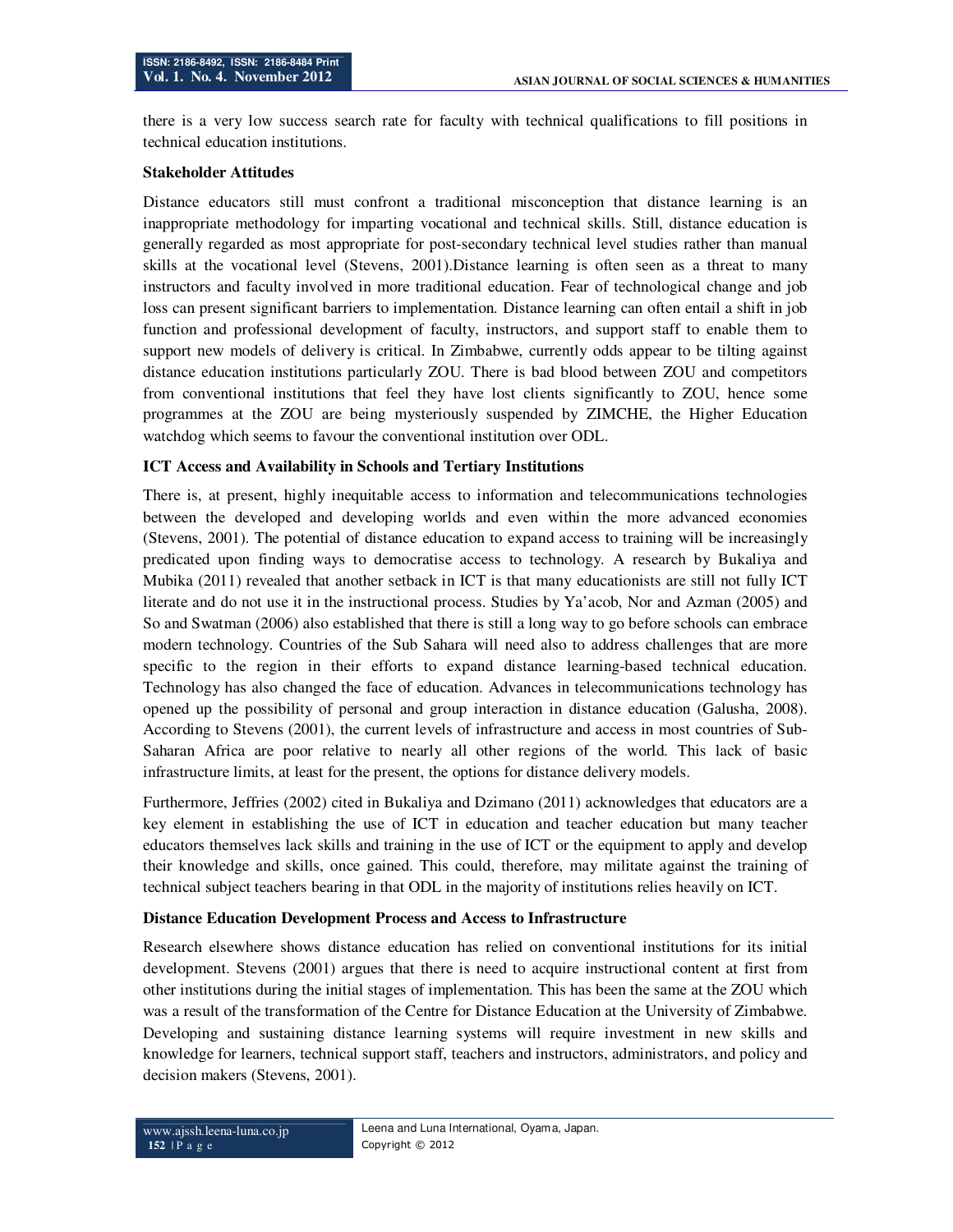In order to save on capital outlay, ODL institutions have to rely on available and existing infrastructure. Use of the existing pool of mainstream expertise and infrastructure should be considered so as to perpetuate the quality of ODL curriculum development and implementation so that the ODL system gets overshadowed by the traditional institutions (Bukaliya, 2011). That being the case though, there appears a situation whereby facilities and equipments, resource centers, and others are unavailable. The fact that the education sector is under-funded by the government means that the availability and quality or facilities in learning institutions is affected negatively. As argued by Kelly (1999) even the most basic infrastructure such as buildings, are inadequate due to underfunding.

# **METHODOLOGY**

The descriptive survey design was adopted for this study for it enabled the researcher to solicit people`s perceptions on the challenges besetting the introduction of the teacher training programme at the Zimbabwe Open University. Questionnaires and interviews were used to solicit data from the 73 respondents.

### **Sample**

The sample for the study consisted of one National Programme Leader responsible for technical education stationed at ZOU National Centre and seventy school heads and two heads of training centres located in Mashonaland West Province. Schools were selected through simple random sampling based on district of location. The training heads automatically made it into the sample because they are the only training centres available in Mashonaland West province. All in all there were 73 respondents in the study.

## **DATA PRESENTATION AND DISCUSSION**

### **Table 1. Availability of resources for the training of technical subject teachers through distance education**

In order to solicit data to respond to question 1, the Programme Leader responsible for technical education, provided the following information.

| <b>Resource</b>             | <b>Available</b> | <b>Not Available</b> |
|-----------------------------|------------------|----------------------|
| 1. Trained/Qualified tutors | yes              |                      |
| 2. Workshops for practicals | yes              |                      |
| 3. Textbooks                | yes              |                      |
| 4. Instruction books        |                  | N <sub>o</sub>       |
| 5. Equipment for practicals | yes              |                      |
| 6. Materials for practicals | yes              |                      |
| 7. Funding                  | yes              |                      |
| 8. Modules                  | yes              |                      |
|                             |                  |                      |

Table 1 shows that most of the resources required to introduce and sustain the training of technical subject teachers through ODL are available. These include the trained and qualified tutors, workshops for practical work, textbooks, equipment and materials for practical's and funding. Modules for the various courses were also readily available. The only resources not available were the instruction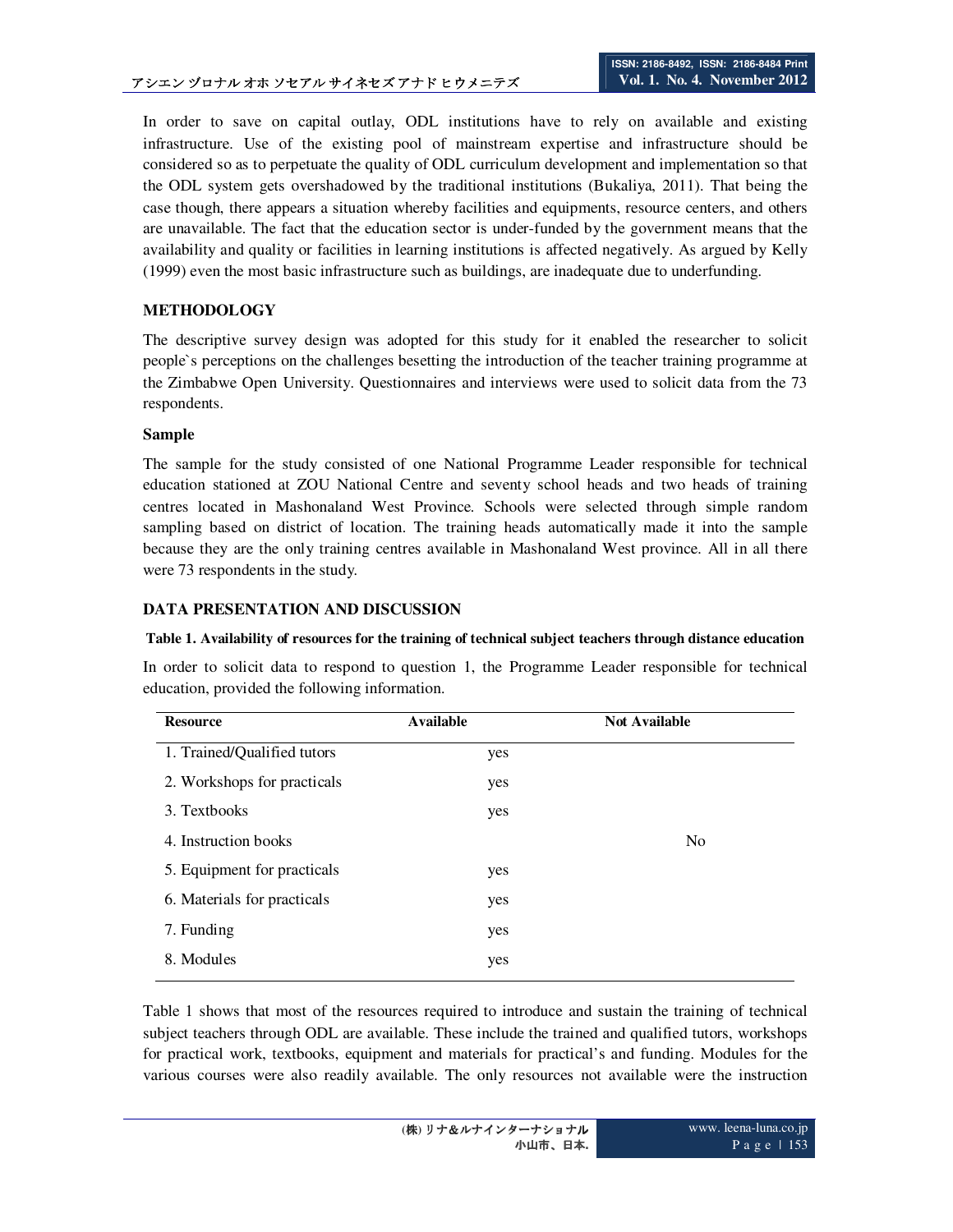books. This therefore would imply readiness and preparedness in the implementation of the training of technical subject teachers through Open and Distance Learning.



#### **Figure 1. Responses from heads of schools on the availability of resources for the training of technical subject teachers through distance education**

Figure 1 above shows that 51(73%) respondents remarked that trained tutors were available to train technical subject teachers. Another majority of 43 (62%) indicated that workshops for practicals were available while only 27 (38%) thought otherwise. As far as textbooks are concerned, a majority of 38  $(54%)$  said textbooks were not available with a minority of  $32(46%)$  indicating that these were available. Instruction books were not available in the 58 (83%) schools with only 12 (17%) school heads indicating that these were available in their schools. Equipment for practicals were available in 30 schools whilst 40 (57%) schools did not have such equipment. Materials for practicals were available in 33 (47%) schools whilst the majority of schools, 37 (53%) did not have the materials. Safety equipment was not available in the majority of schools while only 28 (40%) had such equipment.

Two training centres were identified in Mashonaland West Province. However, these are located in one district making the two accessible only to those in their vicinity. The institutional heads provided the following data.

| <b>Resource</b>             | Available     |      |               |      |
|-----------------------------|---------------|------|---------------|------|
|                             | <b>YES</b>    |      | NO            |      |
|                             | <b>Number</b> | $\%$ | <b>Number</b> | $\%$ |
| 1. Trained/Qualified tutors |               | 100  | $\theta$      |      |
| 2. Workshops for practicals |               | 100  | $_{0}$        | O    |
| 3. Textbooks                |               | 50   |               | 50   |
| 4. Instruction books        | 0             | O    | 2             | 100  |
| 5. Equipment for practicals |               | 100  | $\Omega$      | 0    |
| 6. Materials for practicals |               | 50   |               | 50   |

**Table 2. Responses from heads of training centres on the availability of resources for the training of technical subject teachers through distance education (N=2)**

www.ajssh.leena-luna.co.jp **154** | P a g e

Leena and Luna International, Oyama, Japan. Copyright © 2012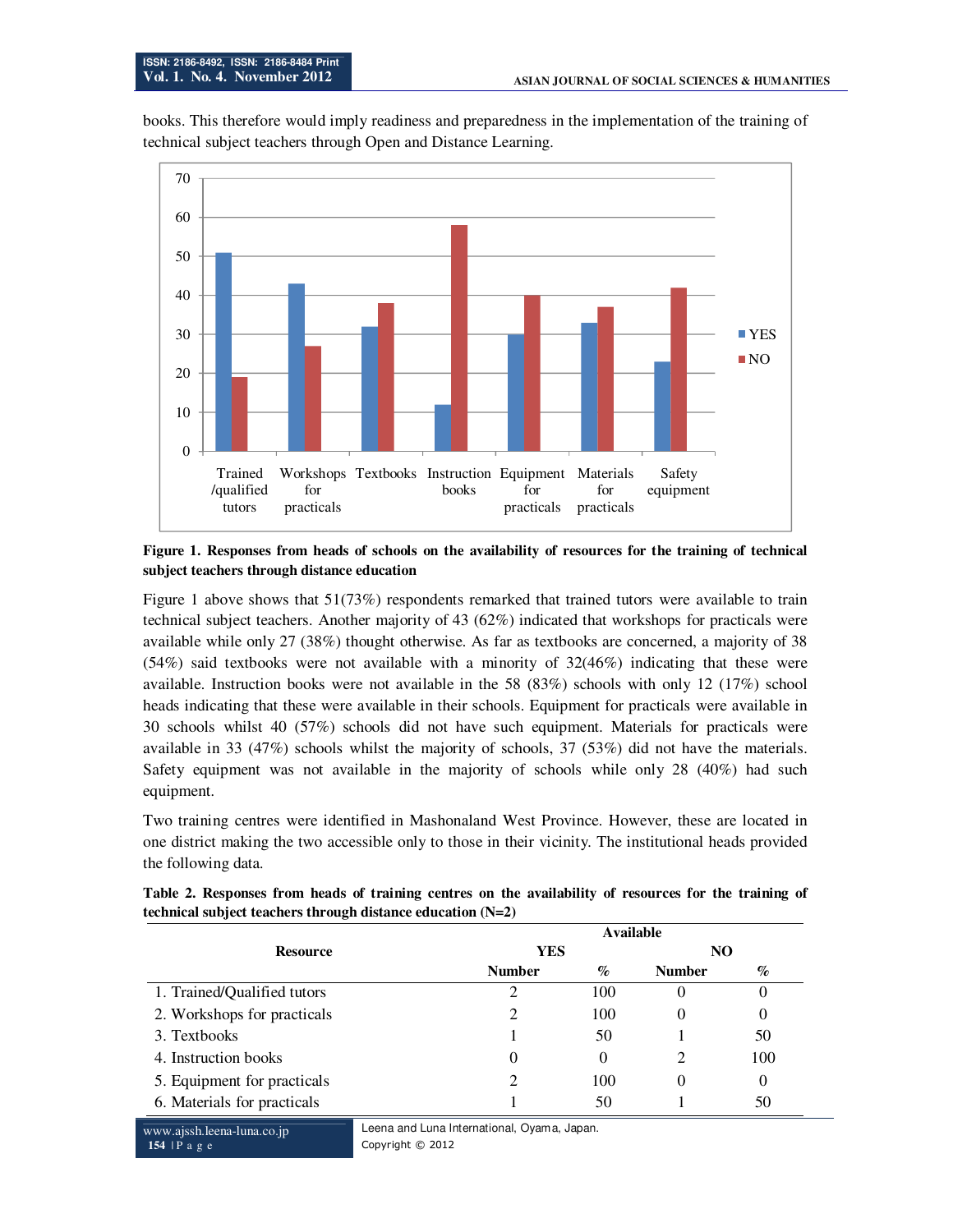| アシエン ゾロナル オホ ソセアル サイネセズ アナド ヒウメニテズ | Vol. 1. No. 4. November 2012 |  |  |  |
|------------------------------------|------------------------------|--|--|--|
|                                    |                              |  |  |  |
| 7. Safety equipment                | 100                          |  |  |  |

**ISSN: 2186-8492, ISSN: 2186-8484 Print** 

In both training centres under study, trained tutors, workshops for practicals, equipment for practicals as well as safety equipment were available. Textbooks and materials for practicals were not available in one of the centres whereas instruction books were not available in both centres.

Due to the fact that the only university and the two agricultural colleges in the province viewed ZOU as a competitor, they could not provide their facilities to a competing institution.

# **Stakeholders` Perceptions of Training Technical Subject Teachers through ODL**

A number of stakeholders on the issue of training technical subject teachers were identified. These included the major ones such as high schools, universities, agricultural colleges and training centres.

Stakeholders were interviewed on the following:

- 1. Is the training of technical subject teachers viable through ODL?
- 2. Are you willing to collaborate with the training institution in the training of teachers through ODL?
- 3. Of what benefit of the type of the training to the stakeholders?
- 4. What is quality of the product type produced through ODL?
- 5. What are likely challenges you are likely to encounter in the provision of services to the training institution?

**Table 3. ICT accessibility and availability in schools and training centres for the training of technical subject teachers (N=72)** 

| <b>ICT STATUS</b>                                   | YES           |      | N <sub>O</sub> |      |
|-----------------------------------------------------|---------------|------|----------------|------|
|                                                     | <b>Number</b> | $\%$ | <b>Number</b>  | $\%$ |
| Computer hardware is available                      | 42            | 58   | 30             | 42   |
| Computer equipment is accessible to all             | 40            | 56   | 32             | 44   |
| Staff has knowledge of software and hardware in CAD | 10            | 14   | 62             | 86   |
| ICT training among staff is adequate                | 29            | 40   | 43             | 60   |
| Attitudes of teachers to technology is positive     | 50            | 69   | 22             | 31   |
| Electricity to power ICT gadgets is available       | 33            | 46   | 39             | 54   |
| Staff is ICT literate                               | 30            | 42   | 42             | 58   |

Table 4 shows the status of computer accessibility and availability the training institutions. Forty-two (58%) institutions indicated that computer hardware was available, with 30 (42%) stating otherwise. Computer equipment was accessible to all according to 40 (56%) respondents while 32 (44%) indicated otherwise. An overwhelming majority of 62 (86%) stated that staff had no knowledge of software and hardware in CAD while only 10 (14%) indicated that staff had such knowledge. According to only 29 (40%) ICT training among staff was adequate whereas the majority of 43 (60%) mentioned that ICT training was inadequate. Attitudes of teachers to technology was positive according to the majority of 50 (69%) while a minority of 22 (31%) thought otherwise. Electricity to power ICT gadgets was available in 33institutions with the majority of 39 (54%) not having the electricity. According to the majority of 42 (58%), staff was ICT illiterate whereas according to 30 (42%) respondents, staff were ICT literate.

**The Effect of the Developmental Process of ODL Institutions Evolving from Traditional Institutions on the Training of Technical Subject Teachers**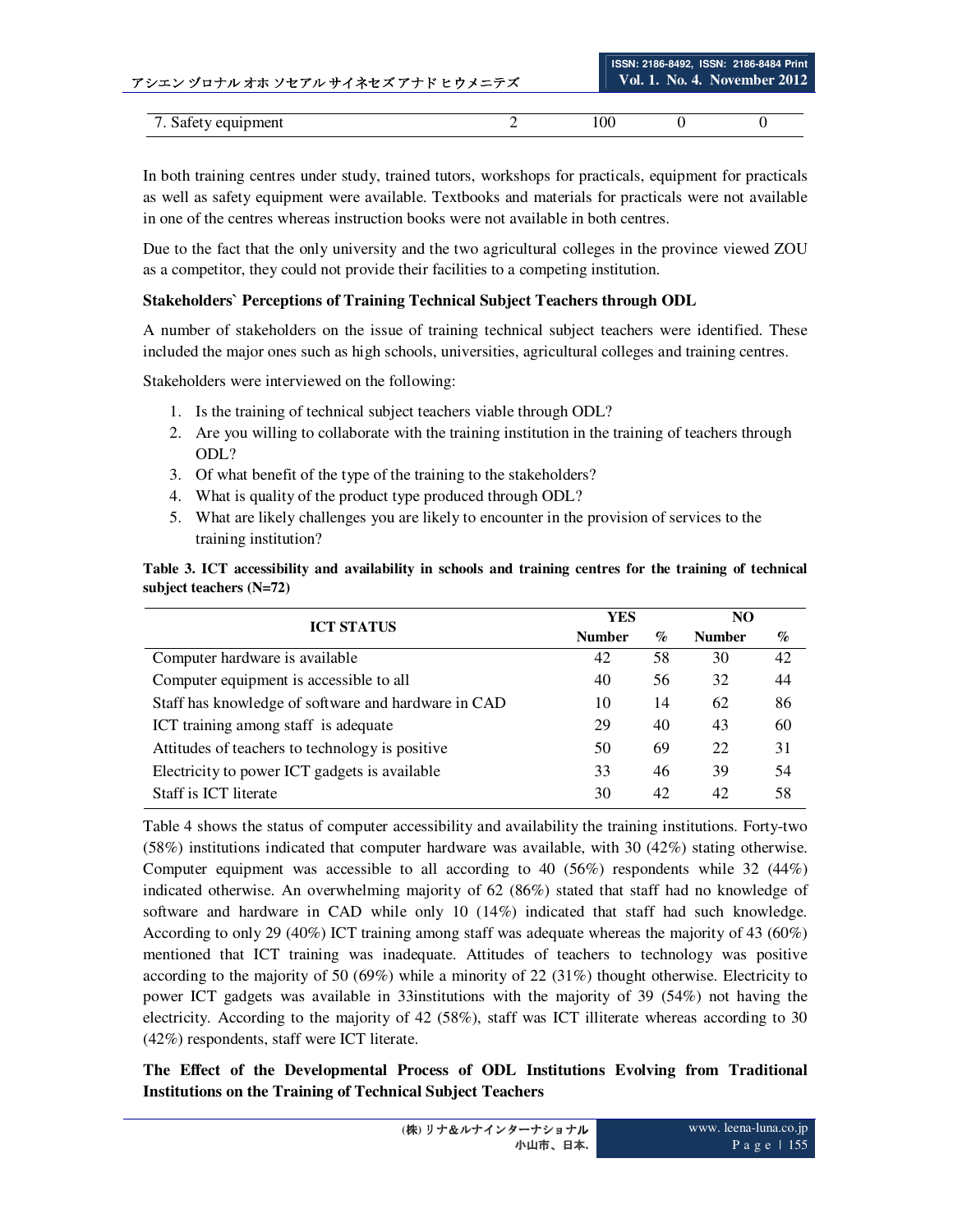In order to solicit responses on the issue, stakeholders were interviewed if the evolvement of ODL from conventional institutions had any effect on the training of technical subject teachers through ODL.

- 1. What is the effect of acquiring course content and material from parent conventional institution on the training of teachers?
- 2. To what extent is this scenario beneficial to the training of technical subject teachers?
- 3. What is the effect of ODL institution accessing available infrastructure?

Interviewees were of the opinion that since the Zimbabwe Open University evolved from the University of Zimbabwe, there was a tendency of being reliant on the parent institution for support in form of staff and other material to be used in the training of teachers. This is supported by the fact that some of the staff members who man programmes at the Zimbabwe Open University were transferred from the University of Zimbabwe. Some of the modules adopted by ZOU still bear the University of Zimbabwe logo. This therefore, means that the transfer of faculty from the parent was beneficial to ZOU. There is overwhelming evidence from the responses that the training of technical subject teachers through Open Distance Learning can benefit immensely from the evolvement of ODL institutions from conventional/traditional education systems. As indicated above, modules and faculty were adopted by ZOU meaning the new institution had a very good foundation and springboard from where to start. The use of already existing resources therefore places the new institution in a point of advantage as it does not start from scratch. The training of technical subject teachers through Open and Distance Learning therefore benefits from the scenario.

Training technical subject teachers through ODL, according to one interviewee requires that the training institution gets into synergies with the already existing institutions so that there is no heavy capital outlay to put in place infrastructure.

## **CONCLUSIONS**

From the above findings, the present study concludes that:

- 1. There is overwhelming evidence that there is a lot of appropriate infrastructure to use in the schools and training institutions in the region.
- 2. The training of technical subject teachers is a very viable initiative bearing in mind the available resources in the schools and other training institutions.
- 3. The majority of the schools and training centres were willing to provide their facilities to the Zimbabwe Open University to train technical subject teachers through Open and Distance Education.
- 4. The evolvement of ZOU from the University of Zimbabwe placed it at an advantage due to the transfer of faculty and other resources such as modules.

### **RECOMMENDATIONS**

Drawing from the conclusions cited above, it is recommended that:

- 1. Since there is overwhelming evidence that appropriate and adequate infrastructure is available in schools and training centres, ZOU should proceed expeditiously to introduce the secondary school technical teacher training programme.
- 2. The university should forge Memorandum of Associations with the schools and training centres in which ZOU should undertake to train the teachers and lecturers in the schools and colleges at concessionary rates.